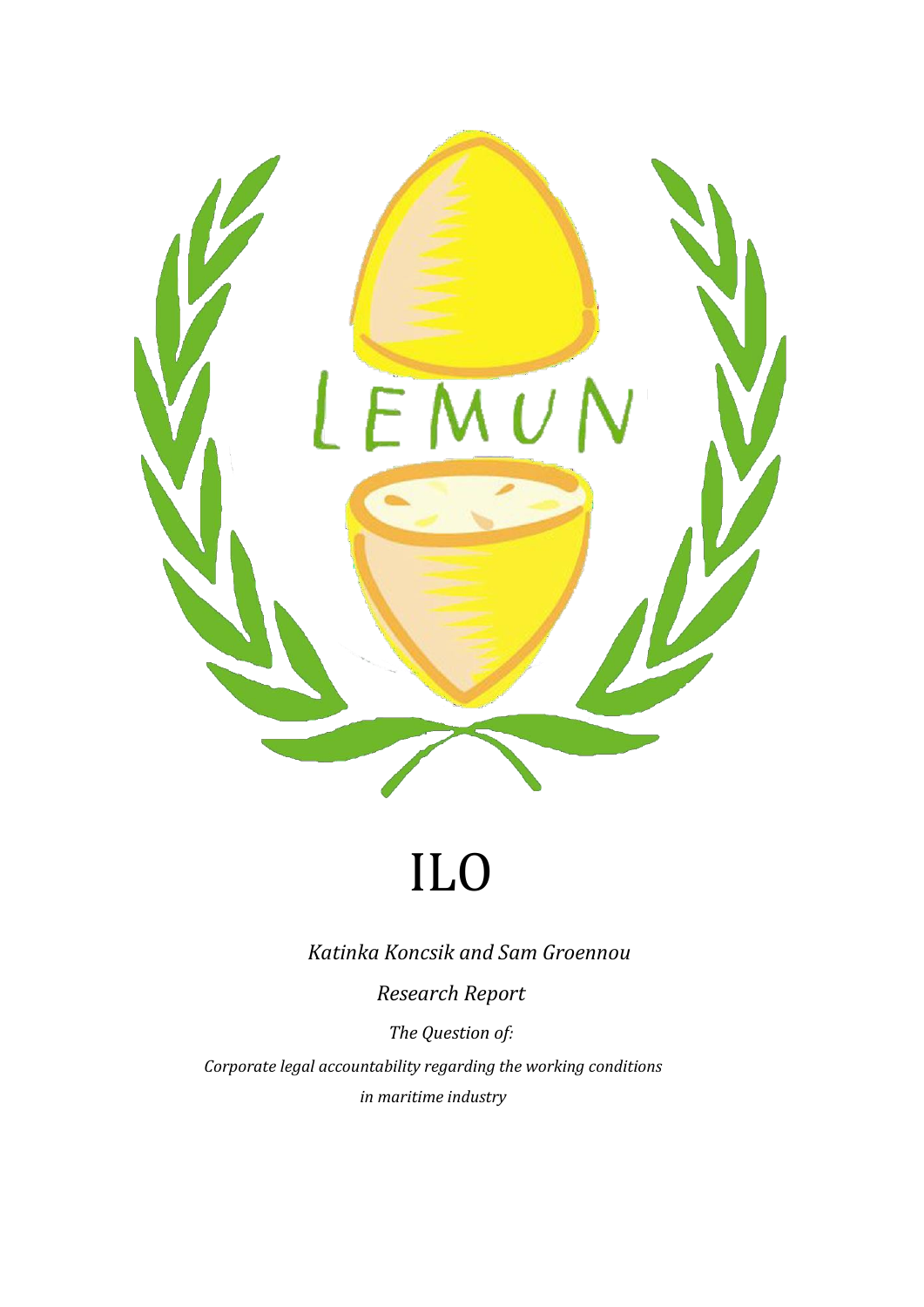

# Introduction

Globalisation has contributed to the maritime industry increasing every year. Shipping has long been the major form of transportation, as well as an essential communication link connecting coastal cities, countries and continents. Next to rail transportation, water transportation is economically and environmentally the most efficient way to travel or transport merchandise; and, nowadays, around 90% of world trade is carried by the international shipping industry. <http://www.windrosenetwork.com/Maritime-Sector>

Gives a good overall picture of the maritime industry, its economic importance, and developments (offshore and cruise).

Along with economic benefits connectivity and efficiency-related benefits are also tempting factors. So it may not be surprising that over 38 million employees work in the shipping and fishery industry globally in a variety of fields. However, this industry is regarded as one of the most dangerous professions according to not just the ILO. For instance, the fatality rate of water transportation industry proved to be 4.7 times higher than the rate for all the U.S. workers. <https://www.cdc.gov/niosh/topics/maritime/default.html>

These workers face a high risk of not only general injuries but some unique hazards as well, which will be elaborated on in the 'General Overview' section. For these reasons it is our common goal to improve the conditions of these employments with the help of the Maritime Labour Convention (2006) and other treaties that were adopted to find a suitable solution.

# The Committee

The ILO was founded in 1919, and since then it brings together governments, employers and employees with the aim of creating labour standards, developing policies and conceiving programmes that could help in the promotion of decent work for all men and women. The ILO has 187 member states; 186 of the UN members and the Cook Islands. In 1946 it became the first specialized agency of the UN. The unique tripartite structure gives an equal voice for governments, employers and workers for the debates. The mission of ILO includes the promotion of rights at work, enhancing social protection and working towards decent working opportunities.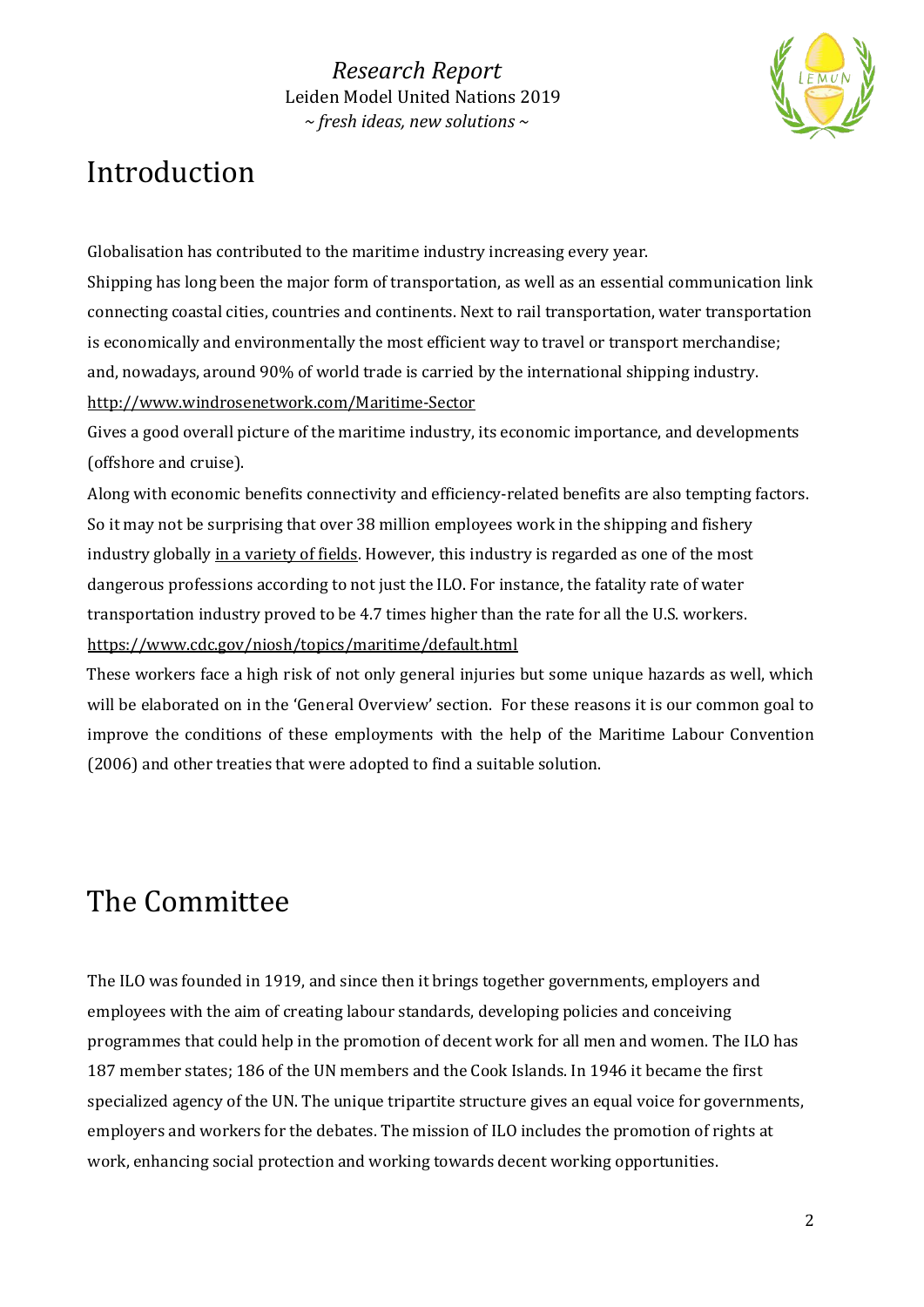

# Key Terms

## **IMO-International Maritime Organisation:**

a UN specialized agency with the aim of creating a regulatory framework for the shipping industry.

# **Seafarer:**

it means any person who is employed or engaged or works in any capacity on board a ship (Maritime Labour Convention, 2006).

## **Shipowner:**

it means the owner of the ship or another organization or person, such as the manager, agent or bareboat charterer, who has assumed the responsibility for the operation of the ship from the owner and who, on assuming such responsibility, has agreed to take over the duties and responsibilities imposed on shipowners in accordance with this Convention, regardless of whether any other organization or persons fulfil certain of the duties or responsibilities on behalf of the shipowner (Maritime Labour Convention, 2006).

# **Gross tonnage:**

it is a value calculated in accordance with the tonnage measurement regulations

# **Flag State:**

merchant ships need to be registered in a country (not necessarily the owners' country of origin) and then carry the flag of that state plus follow its regulations.

Below a list of the top 10 flag states. It may provide useful as these countries will be important in your debate:

<https://lloydslist.maritimeintelligence.informa.com/LL1125024/Top-10-flag-states-2018>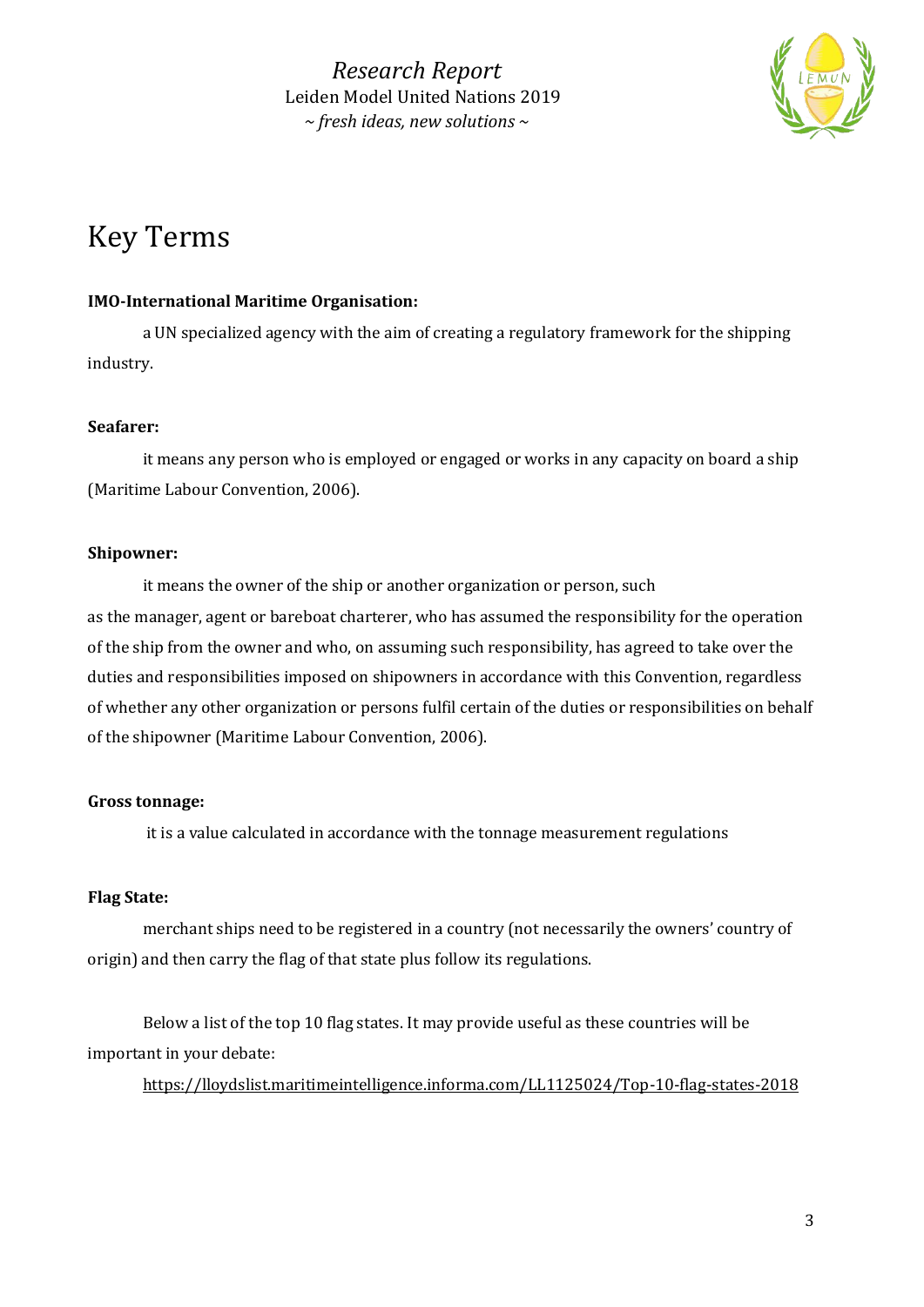

### **Inspection:**

a careful examination carried out by the PSC-Port State Control of a country. Goal of this inspection is to increase the safety and security of the employees.

### **ISM Code-International Safety Management Code:**

it is an intrinsic part of the IMO and works to ensure the safety of seafarers.

### **PSC-Port State Control:**

the inspection of a foreign ship that checks whether the ship satisfies the conditions of the regulations. Those inspections are carried out at the ports of the countries where ships arrive and depart. The goal of those inspections is to contribute to the safety and security of the employees.

### **NIOSH-National Institute for Occupational Safety and Health:**

US institute with the aim of developing new knowledge in the field of occupational safety and health.

<https://www.cdc.gov/niosh/topics/maritime/default.html>

### **Labour-supplying state:**

These include the countries that provide many of the employed persons. Countries that typically provide many of the (lower ranking) persons are for example the Philippines.

### **Flag state vs Port state:**

An State is called Flag State when the ships is registered in that country, the ships carries this flag. The Port State is any State with an international port. For example a ship is registered in Hong Kong and is in the port of Singapore. In this example is Hong Kong the flag state and Singapore is the Port State.

Each member (=flag state) from the IMO who is the administration of a port state has to install Port State officers. Those officers will inspect the ship according the international legislation and not according the national legislation.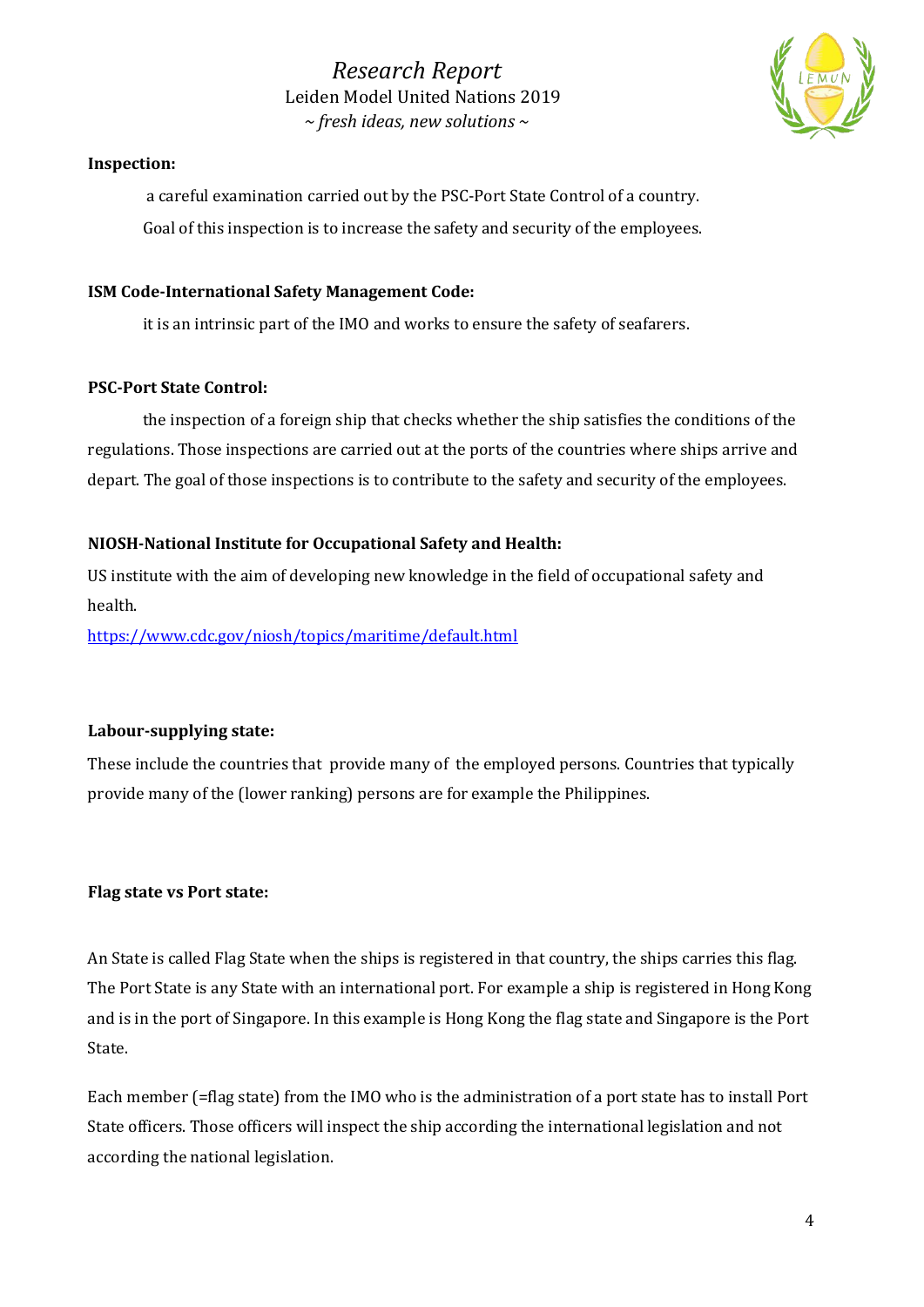

For example an inspector from the flag state Hong Kong will inspect a ship which is in Singapore according the legislation of Hong Kong. So the inspection is according the minimum regulations of the conventions which are ratified by Hong Kong plus additional regulation of Hong Kong. The port state officer in Singapore will look at all the conventions which are in force from the IMO and ILO. The port state officer will not take the additional flag state legislation in consideration.

[https://www.quora.com/What-are-the-differences-between-Port-State-Inspection-and-Flag-State-](https://www.quora.com/What-are-the-differences-between-Port-State-Inspection-and-Flag-State-Inspection)**[Inspection](https://www.quora.com/What-are-the-differences-between-Port-State-Inspection-and-Flag-State-Inspection)** 

# **Paris MoU on Port State Control**

The organization consists of 27 participating maritime Administrations and covers the waters of the European coastal States and the North Atlantic basin from North America to Europe. The current member States of the Paris MoU are: Belgium, Bulgaria, Canada, Croatia, Cyprus, Denmark, Estonia, Finland, France, Germany, Greece, Iceland, Ireland, Italy, Latvia, Lithuania, Malta, the Netherlands, Norway, Poland, Portugal, Romania, the Russian Federation, Slovenia, Spain, Sweden and the United Kingdom

Annually more than 18.000 inspections take place on board foreign ships in the Paris MoU ports, ensuring that these ships meet international safety, security and environmental standards, and that crew members have adequate living and working conditions.

Basic principle is that the prime responsibility for compliance with the requirements laid down in the international maritime conventions lies with the shipowner/operator. Responsibility for ensuring such compliance remains with the flag State.

This organization issues an annual report on flag states' inspection performance: <https://www.parismou.org/detentions-banning/white-grey-and-black-list>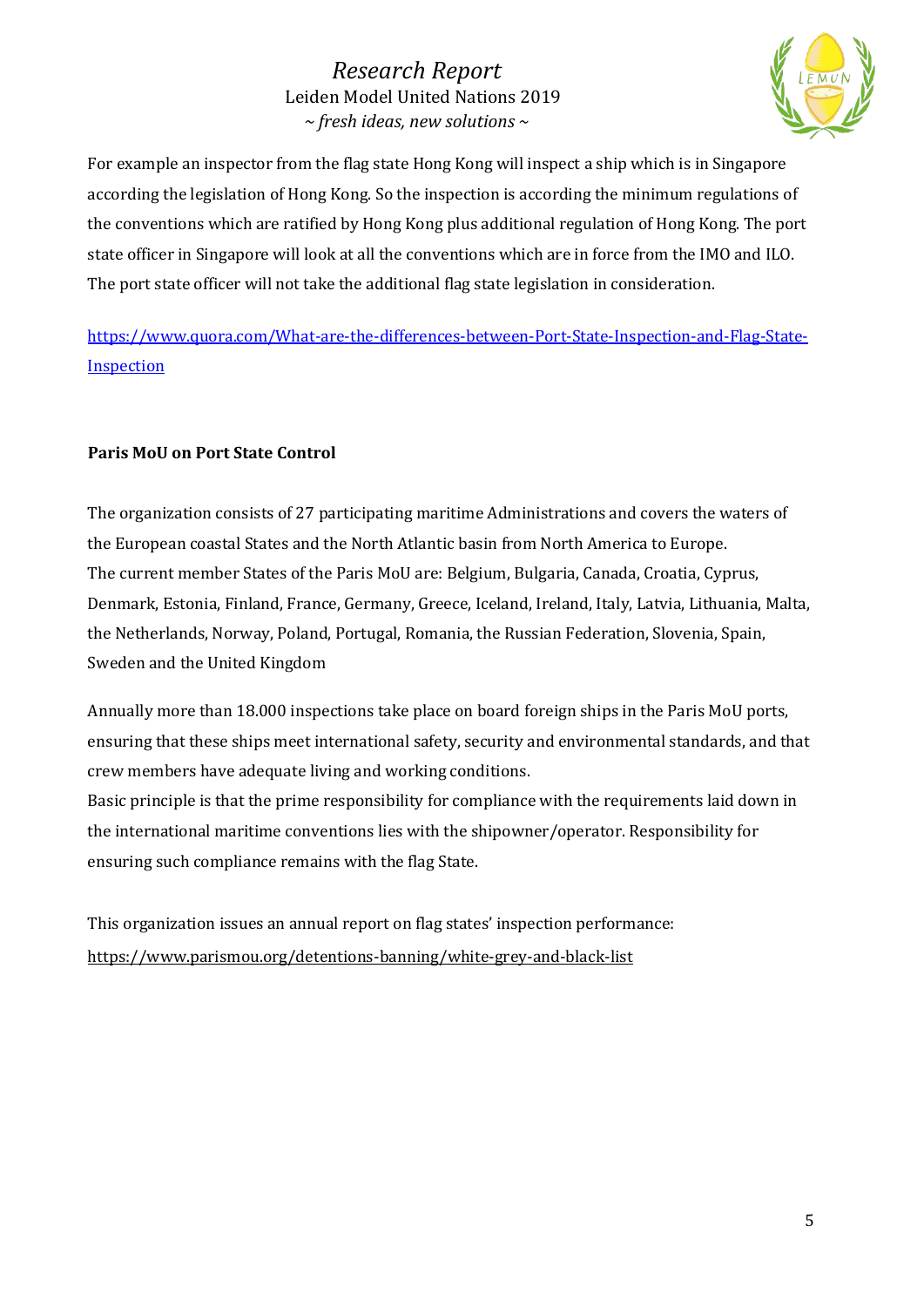

# General Overview

As it was mentioned before, maritime industry employs a great number of workers globally although being considerably dangerous. That is why it has been a significant topic for decades. To make the situation better, we need to examine the issue from as many aspects as possible and be aware of the studies and conventions that would help us.

Firstly, dealing with a maritime worker's safety and the possible hazards is essential. Maritime workers can find employment in a great variety of fields, like shipyards, trade, transportation or seafood processing. Thus the working conditions may be pretty diverse in each case. However, there are certain types of risks that are present most of the times, such as heat and cold stress or the use of power tools. Vessel disasters, spillages and severe weather conditions are more unique ones. By looking at the study of the National Institute for Occupational Safety and Health (NIOSH), the following hazard categories can be distinguished: chemical hazards, environmental hazards, respiratory hazards, injury hazards, personal protective equipment and worker health & well-being. The web pages developed by NIOSH could be useful for recognizing these hazards.

Secondly, one needs to become familiar with the Maritime Labour Convention. It was a huge step that helped millions of seafarers in improving their working conditions by establishing international labour standards. It succeeded in achieving higher amount of ratifications than the previous conventions in the topic. MLC has now been ratified by 93 states, but the ILO set their sights on achieving 100 ratifications as part of their 100<sup>th</sup> Anniversary (Centenary). (See the link of the 93 ratifies at the "Further Reading" section and the picture of them on the map below.) Three meetings have been held so far, and the fourth will take place in Geneva from 21 to 23 April 2021. Maritime Labour Convention



[https://en.wikipedia.org/wiki/Maritime\\_Labour\\_Convention#/media/File:MaritimeLabourConven](https://en.wikipedia.org/wiki/Maritime_Labour_Convention#/media/File:MaritimeLabourConvention.svg)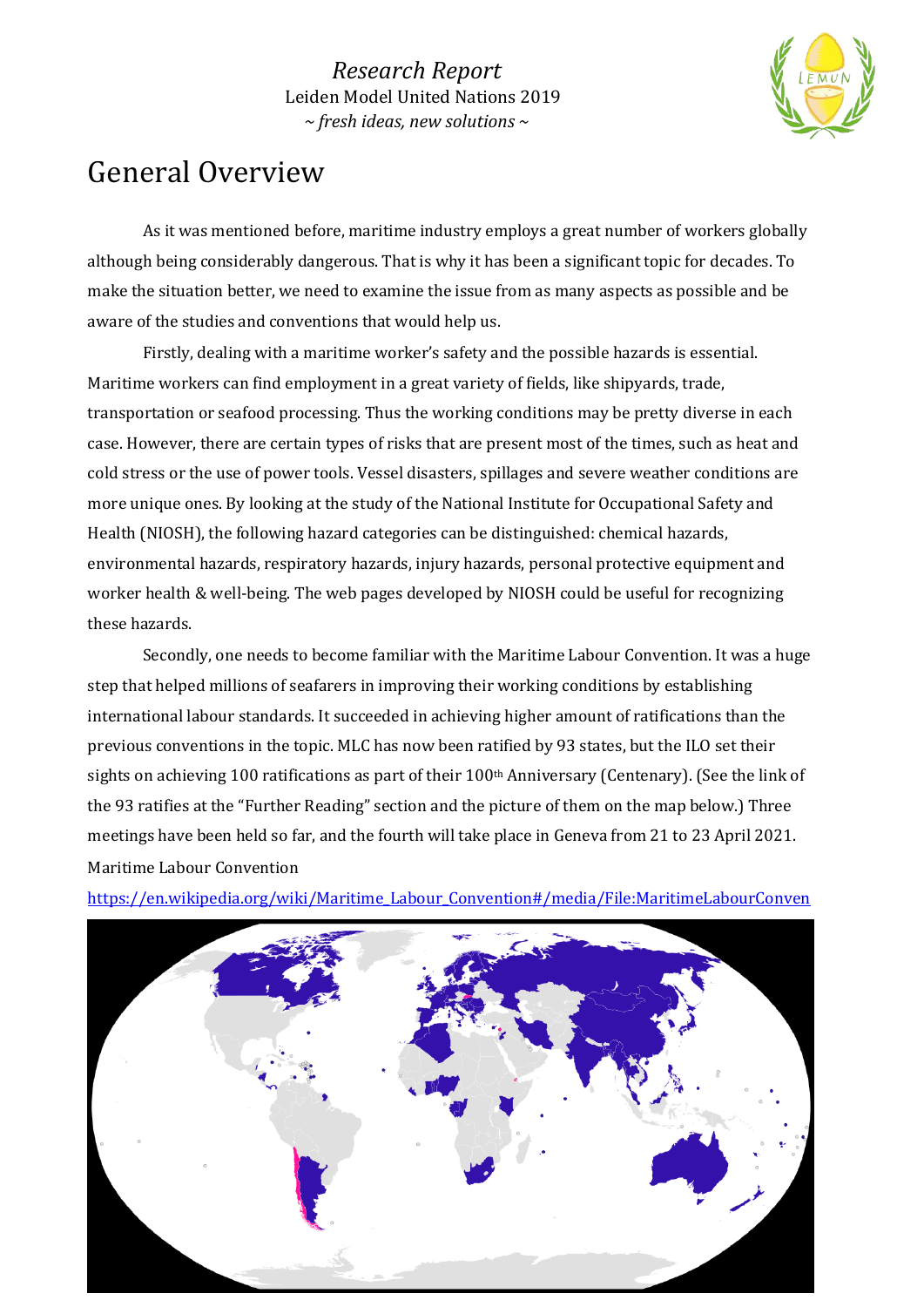

What aspects does the MLC deal with? The basic aims of MLC 2006 are "worldwide protection of the rights of seafarers" and "establishing a level playing field for countries and shipowners committed to providing decent working and living conditions for seafarers, protecting them from unfair competition on the part of substandard ships". The five Titles of the Convention are: Minimum requirements for seafarers to work on a ship; Conditions of employment; Accommodation, recreational facilities, food and catering; Health protection, medical care, welfare and social security protection; Compliance and enforcement. It includes the amendments of 2014 and 2016 to the Code of Convention and deals with each title in more details.

The "Port State Control" is the inspection of a foreign ship, how is the inspection carried out? Countries that ratified MLC 2006 approved that ships flying their flag would comply with the requirements and might inspect entering ships. Admiral Luigi Giardino of the Italian Coast Guard was interviewed by ILO News about the inspections.

He explained that the decision of inspecting a ship entering Italy depends on the ship's risk profile and existing complaints. He also stated that the most common problems are finding underage children and the lack of evidence of the qualification of seafarers. If the requirements do not meet with the Convention there can be sanctions. He also speaks about the state of the ship, the role of fatigue etc. (Find the link of the interview at the "Further Reading" section.)

Although much has been achieved by MLC, there are still many cases that disable corporate legal accountability from coming into being. In May 2019 maritime workers around the world protested at the Australian government and demanded the "reinvigoration f Australia's domestic shipping industry". "The current Australian government has failed Australian seafarers through deregulation of the industry and permitting Flag of Convenience vessels to operate in Australia's coastal trade which has resulted in the loss of thousands of jobs in the sector"- the article says. In July 2019 Nigerian mob started a strike as a response to unpaid wages. According to the article this has lingered for over a year and maritime workers had enough of being denied from their rights. As it can be seen in these examples, the violation of natural rights occurs day by day in maritime industry.

To sum up, we can resolutely state that this issue is a severe one which involves a considerable amount of countries and affects their employees. The MLC made a great difference at the time, but it is high time for a refreshment by us. Noting with concern the need of international cooperation between the Members, we hope for improvement in this issue.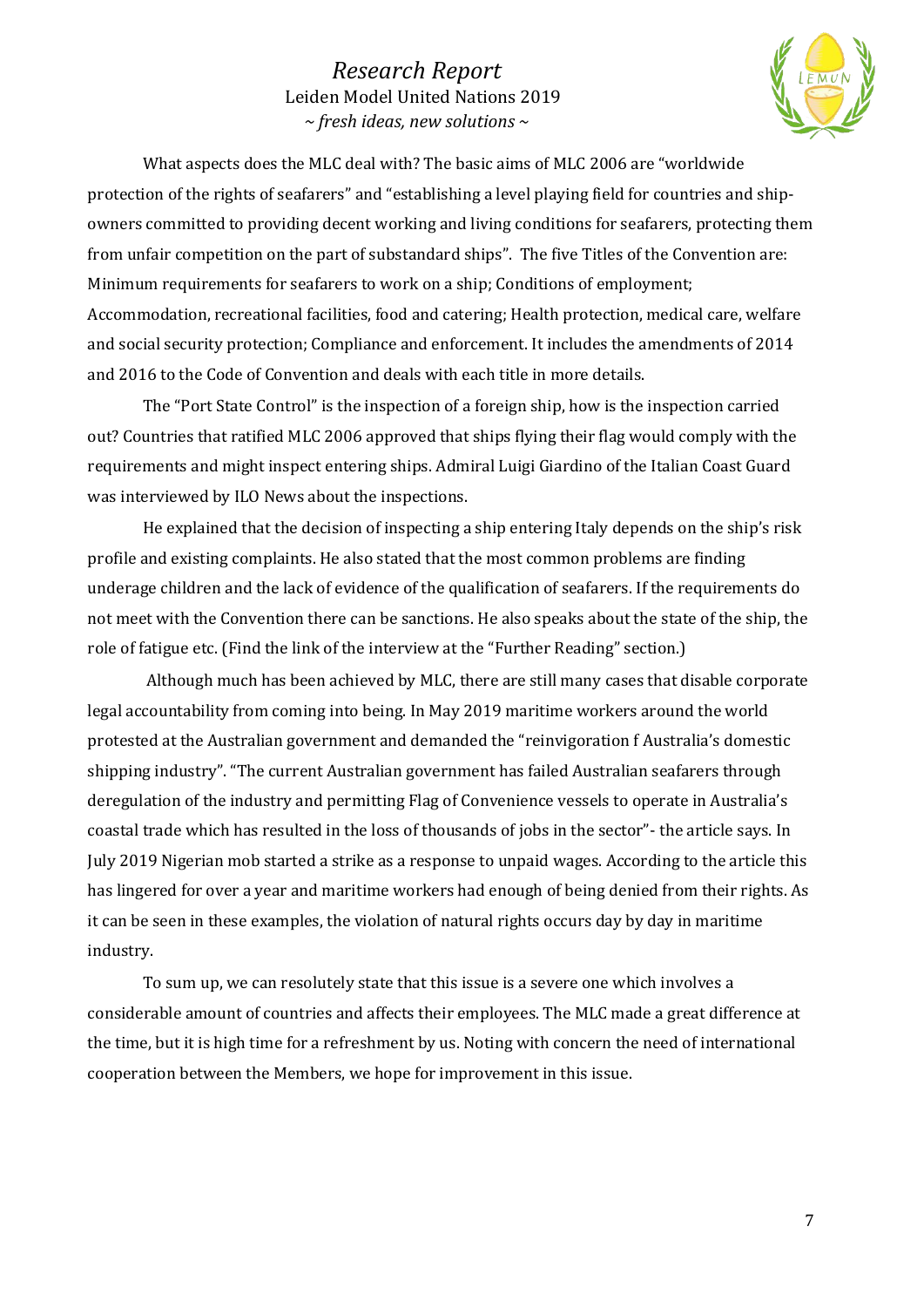

# Major Parties Involved

### **United States of America**

As the country with the largest economy in the world, the United States are directly and indirectly involved in many companies and therefore also in the shipping industry. In addition, the U.S. is also a country that has not signed the MLC 2006.

### **International Maritime Organisation**

The IMO is the body of the UN responsible for the maritime industry. And because the issue is about this, the IMO is a relevant party.

### **Shipping companies**

These companies are relevant because they are responsible for the working conditions of their employees and therefore have to turn the solutions into action.

### **All signatories of the MLC 2006**

The countries have already tried to solve the Issue before, but now the solution of 2006 is not working anymore have to do it again. The countries are relevant because they have shown willingness in the past to solve the issue and might show it again.

### **All non-signatories of the MLC 2006**

All countries who did not sign the MLC 2006 are also very relevant to this issue. Because they had a reason to not implement the solution of 2006. These countries can try to make a solution that also works for them so that the new solution will work for all the countries in the world and will be truly effective.

#### **Flag states**

Basic principle is that the prime responsibility for compliance with the requirements laid down in the international maritime conventions lies with the ship-owner/operator. Responsibility for ensuring such compliance remains with the flag State.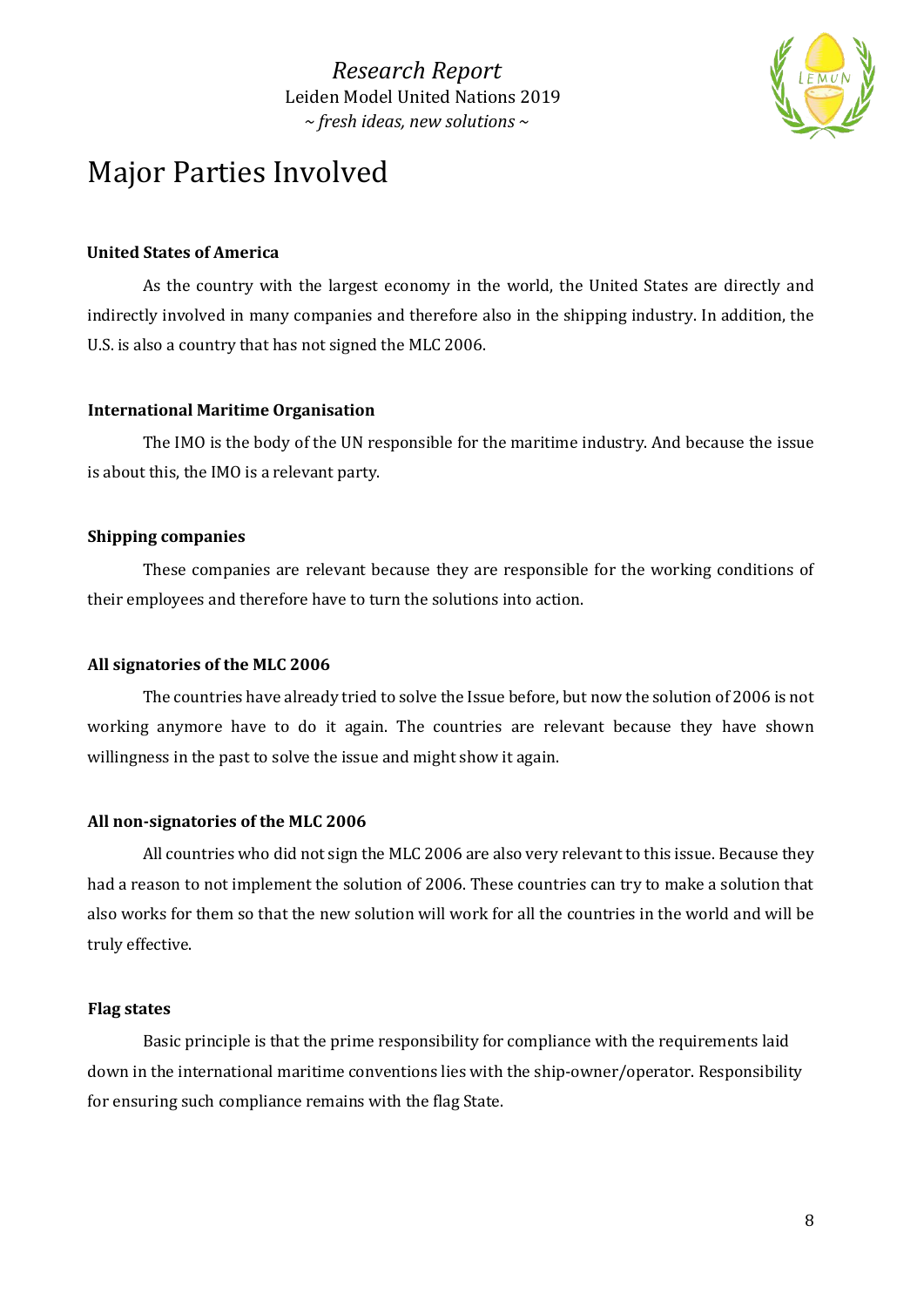

# Timeline of Events

**1920:** Minimum age convention (sea). **1921:** Medical examination of young persons convention (sea). **1936:** Holidays with pay convention (sea). **1936:** Shipowners' Liability (sick and injured Seamen) convention. **1936:** Sickness insurance convention (sea). **1946:** Social security (seafarers) convention. **1946:** Accommodation of crews convention. **1946:** Wages, Hours of Work and Manning (Sea) Convention. **1970:** Prevention of Accidents (Seafarers) Convention. **1976:** Seafarers' Annual Leave with Pay Convention. **1987:** Seafarers' Welfare Convention. **1987:** Health Protection and Medical Care (Seafarers) Convention. **1996:** Labour Inspection (Seafarers) Convention. **1996:** Seafarers' Hours of Work and the Manning of Ships Convention. **2006:** International Maritime Convention.

# Previous attempts to solve the issue

# **Maritime Labour Convention of 2006**

The MLC of 2006 was the first real attempt to solve this issue. It tackled workers' rights and more. However this convention is now outdated and not efficient anymore. In addition, a disadvantage of the current treaty is that not all countries have signed it.

# **A history of conventions**

For years, people have been trying to find a solution to this problem. That is why, since the 1920s, dozens of conventions have been held to find a solution. At the timeline are the most important ones, the remaining can be found here:

[https://en.wikipedia.org/wiki/Maritime\\_Labour\\_Convention#Negotiations](https://en.wikipedia.org/wiki/Maritime_Labour_Convention#Negotiations)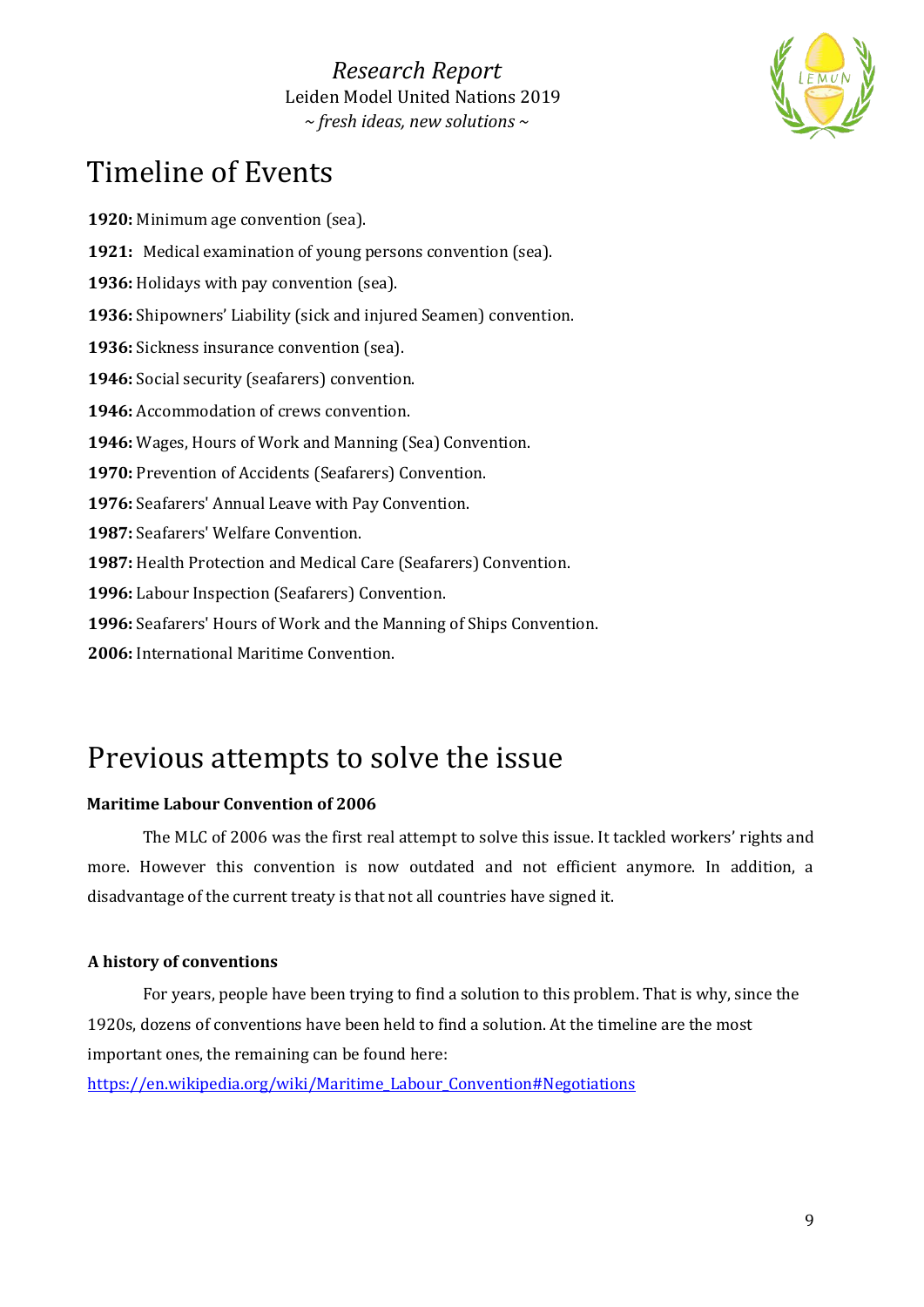

# Questions a Resolution Must Answer (Q.A.R.M.A.)

These are questions delegates can use to solve the issue. However, these are meant as starters for further exploration. Delegates are encouraged to think about other solutions and plans themselves.

- How would your country guarantee that no under-age person works on ships?
- The need of a medical certificate- Should all workers need a medical certificate which states they are fit to perform their duties on sea?
- How to ensure employees have the appropriate training qualifications?

# Further Reading

These websites and pages can be useful to read through. There will be information about this issue and possible solutions will be suggested.

[https://www.ilo.org/global/about-the-ilo/newsroom/news/WCMS\\_696344/lang--en/index.htm](https://www.ilo.org/global/about-the-ilo/newsroom/news/WCMS_696344/lang--en/index.htm) [https://www.ilo.org/global/standards/maritime-labour-convention/database-ratification](https://www.ilo.org/global/standards/maritime-labour-convention/database-ratification-implementation/lang--en/index.htm)[implementation/lang--en/index.htm](https://www.ilo.org/global/standards/maritime-labour-convention/database-ratification-implementation/lang--en/index.htm) [https://www.theguardian.com/global-development/2019/jul/11/seafarers-trapped-on-ship-for-](https://www.theguardian.com/global-development/2019/jul/11/seafarers-trapped-on-ship-for-33-months-say-jail-threats-forced-them-to-reboard)

[33-months-say-jail-threats-forced-them-to-reboard](https://www.theguardian.com/global-development/2019/jul/11/seafarers-trapped-on-ship-for-33-months-say-jail-threats-forced-them-to-reboard)